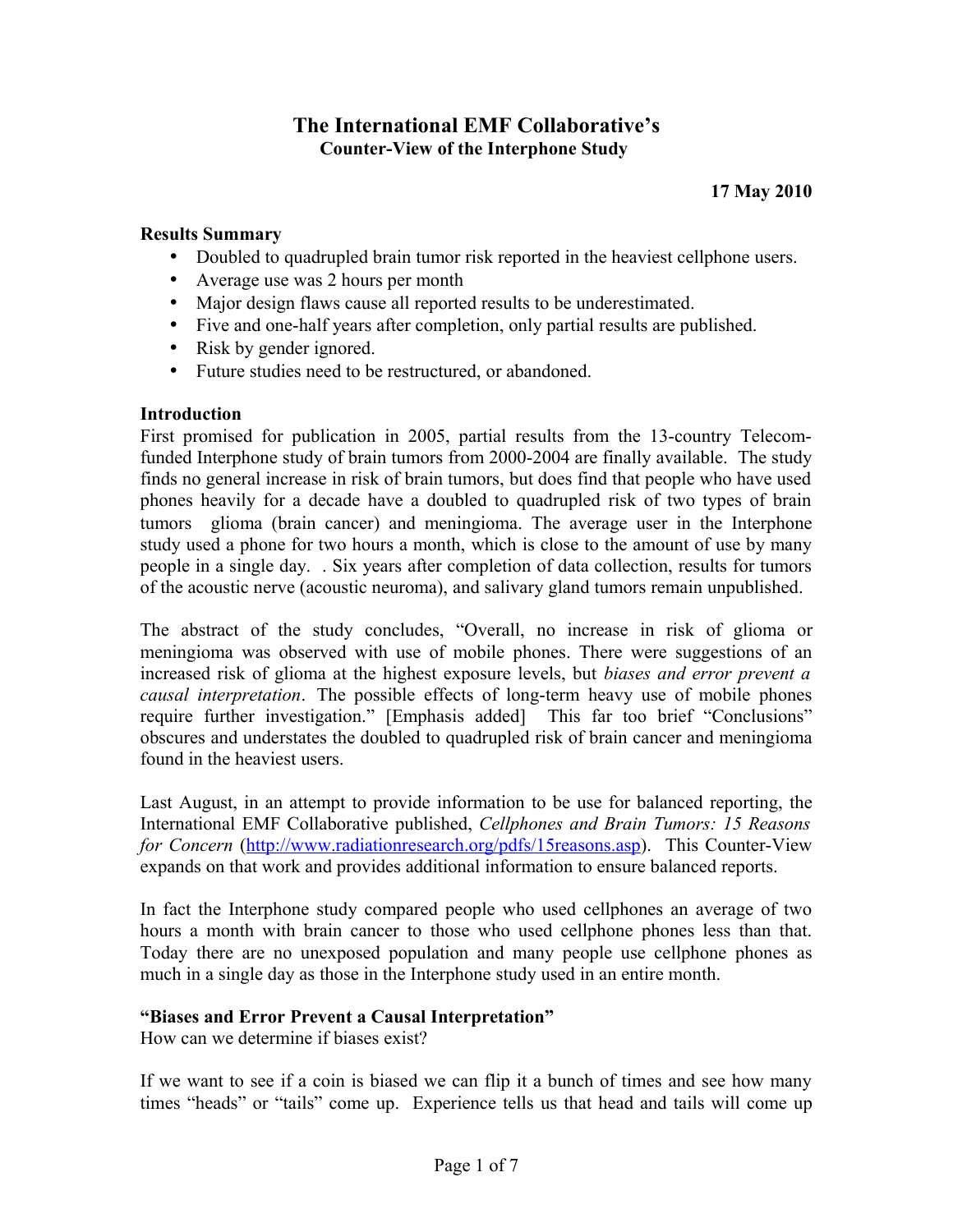about the same number of times, a sign the coin is unbiased. But if we flip a coin, say 50 times, and we find that tails comes up 44 times, we know the coin is biased towards tails. The cause of this bias is the coin is much heavier on the tail side compared to the head side.

How can we determine if biases exist in the Interphone Study?

For the sake of this analogy we will say a "tail," is when the Interphone Study reports cellphone use protects (reduces the risk) the user from a brain tumor. We will say a "head," is when the Interphone Study reports cellphone use increases the user's risk of a brain tumor.<sup>[1](#page-1-0)</sup> In this study, the coin was tossed 236 times, and tails came up 207 times, an overwhelming bias towards protection. While this result from the cumulative 236 "coin tosses" are extremely strong statistically, each individual toss resulting in a "tail" (OR less than one) was not necessarily statistically strong. But 50 of these odds ratios (24%) were "statistically significant." That is, there was less than a 5% probability that the odds ratios were due to chance. Stated another way, with 207 odds ratios less than one, we would expect 5% to be "statistically significant" (about 10), but 24% of them (29) were "statistically significant." That is, nearly one quarter of the time, cellphone use was found to provide statistically significant *protection* from a brain tumor. Unless you believe placing a cellphone against your head protects you from a brain tumor, *this is prima facie evidence of bias*.

What was the cause of this bias? We have previously identified 11 causes [\(http://www.radiationresearch.org/pdfs/15reasons.asp\)](http://www.radiationresearch.org/pdfs/15reasons.asp). They are:

- Selection Bias
- Insufficient Latency Time
- Definition of "Regular" Cellphone User
- Exclusion of Young Adults and Children from the Interphone Study
- Brain Tumor Risk from Cellphones Radiating Higher Power in Rural Areas Were Not Investigated
- Exposure to Other Transmitting Sources Are Not Considered
- Exclusion of Brain Tumor Types
- Tumors Outside the Cellphone's Radiation Plume Are Treated as Exposed
- Exclusion of Brain Tumor Cases Because of Death or Too Ill to Respond
- Recall Accuracy of Cellphone Use
- Funding Bias

By far the two largest causes are *selection bias* (AKA participation bias) and *exposure to other transmitting sources are not considered*.

<span id="page-1-0"></span><sup>&</sup>lt;sup>1</sup> The Odds Ratio (OR) in the context of the Interphone Study is the risk that use of a cellphone causes a brain tumors. When an OR, is greater than one, there is a risk of a brain tumor. When an OR is less than one, there is protection (reduced risk) from a brain tumor.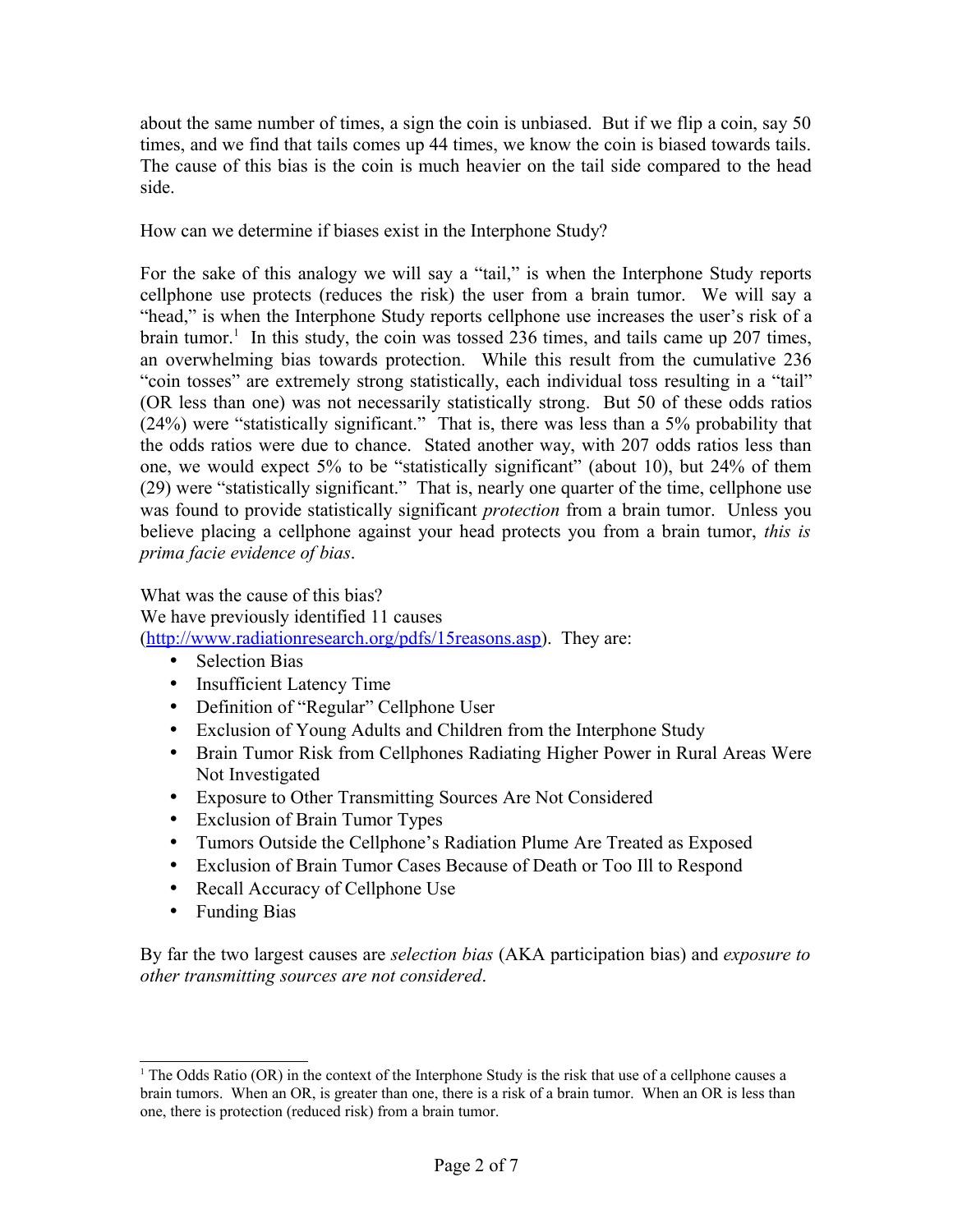#### What is *selection bias*?

The Interphone Study is a case-control study. Cases are people with brain tumors. Controls are people without brain tumors who are otherwise similar to the cases (same age, gender, live in the same region, etc.). When randomly selected controls are asked if they would like to participate in a "mobile phone" study, they are far more likely to agree if they use mobile phones than if the don't, and if they do not use a mobile phone they are likely to refuse participation. This study reports that only 54% of controls participated but in fact is was  $39\%$ <sup>[2](#page-2-0)</sup>.

The Interphone team accepts that their study has selection bias. Both Bruce Armstrong, the Australian Principal Investigator, and Siegal Sadetzki, the Israeli Principal Investigator, said selection bias caused about a 10% skew towards protection, but both admit that the size of the protective skew is much larger than 10%.

#### What is, *other transmitting source are not considered*?

We know that cordless phones and other widely used technologies today directly release radiofrequency radiation. These have not been included in the Interphone study, which means that the definition of exposure is incomplete. Though no other transmitting sources were considered, by far the largest source was cordless phone use. Cordless phones use cellphone technology, and their radiation is very similar to cellphone radiation. The "secret" Interphone Protocol<sup>[3](#page-2-1)</sup> required asking everyone in the study if they used a cordless phone. However, cordless phone radiation was not considered an exposure. During the time when data was being collected, the percentage of people who used cordless phones was typically higher than the percentage of people using cellphones. In all likelihood this results in even larger protective effect than selection bias.

#### **Risks Were Found**

In spite of this systemic-protective-skew,<sup>[4](#page-2-2)</sup> the Interphone Study found statistically significant risks (>95% confidence) for both meningioma and brain cancer, as well as near-statistically significant risks (>90% confidence).

Statistically Significant Findings of Risk  $(≥95%$  confidence)

• *Quadrupled risk of brain cancer and quintupled risk of meningioma* When the total use time of a cellphone was between 1 and 4 years and the cumulative number of hours of use was more than 1,640 hours, there was a 4.8-fold risk of meningioma, and 3.8-fold risk of brain cancer [Table 3];

• *Doubled risk of brain cancer* When a brain cancer is on the same side of the head where the cellphone was used (ipsilateral use), with more than 1,640 hours of cumulative use there was a 2-fold risk [Table 5];

<span id="page-2-0"></span><sup>&</sup>lt;sup>2</sup> The study uses the number of controls interviewed (7,658), but the published results was base on 5,634 controls.

<span id="page-2-1"></span><sup>&</sup>lt;sup>3</sup> The official protocol never mentions cordless phones.

<span id="page-2-2"></span><sup>4</sup> A systemic–protective-skew means *every* odds ratio, whether less than one, or greater than one, is larger than reported.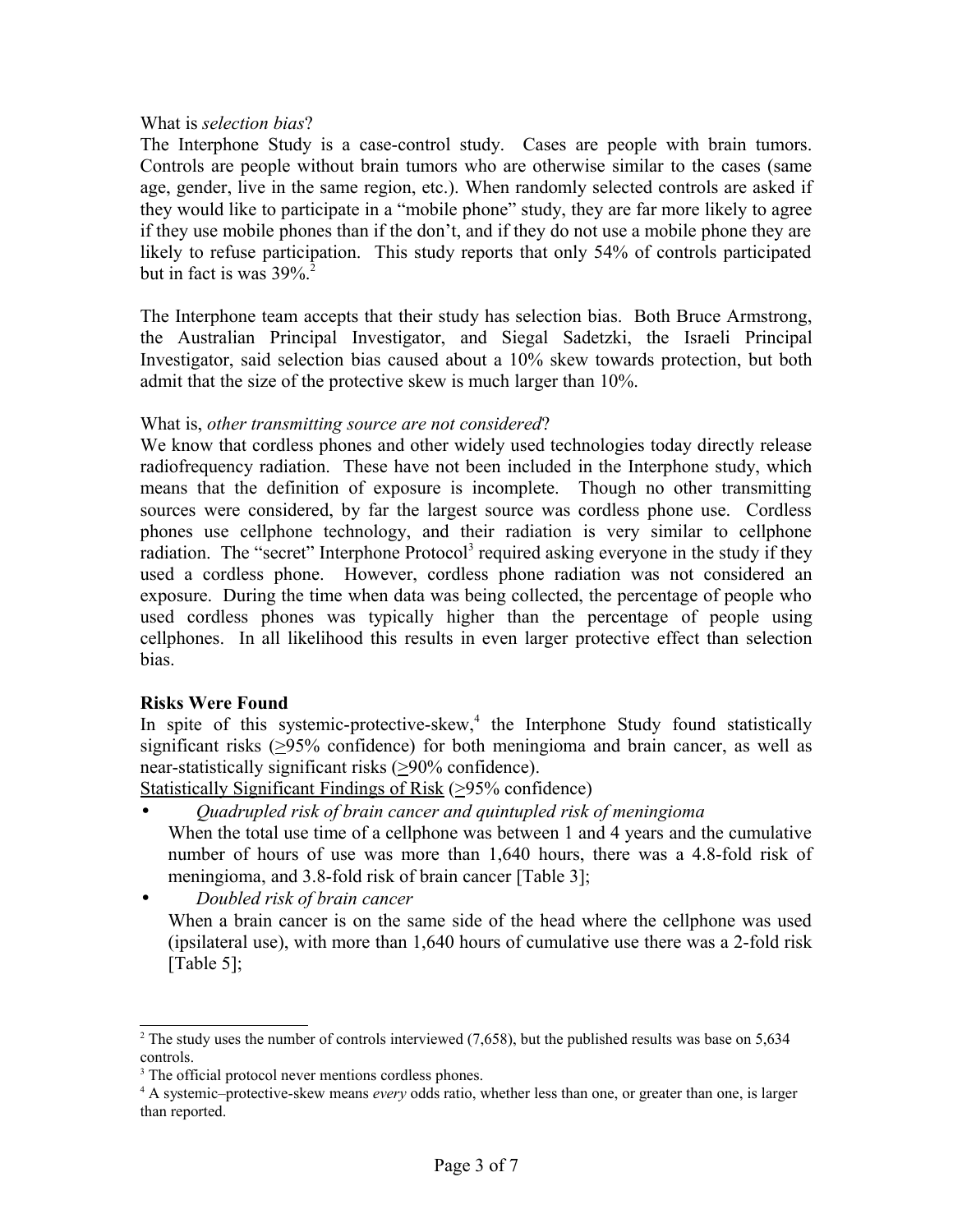• *Forty to sixty percentage increase of brain cancer*

Using a different technique for calculating ipsilateral use (the Inskip method), when the cellphone had been used from 5 to 9 years, and cumulative number of hours of use was more than 1,640 hours, the risk for brain cancer on the right side of the head increased 1.4-fold, and 1.6-fold when used for more than 10 years [Appendix Table 2];

• *Doubled risk of brain cancer and meningioma* For exclusive use of an analogue cellphone there was a 2-fold risk of brain cancer, and, for exclusive use of a digital cellphone, a 1.8-fold risk of meningioma with more than 1,640 cumulative hours of use [Appendix Table 3], and;

• *Quadrupled risk of meningioma* When both analogue and digital cellphone use are combined along with "unknown" type of cellphone, there was a 4.4-fold risk of meningioma [Appendix Table 3].

Near-Statistically Significant Findings of Risk  $(≥90%$  confidence)

- *Doubled risk of meningioma* When a cellphone has been used for 10 years and for more than 1,640 cumulative hours of use, there was a 1.8-fold risk of meningioma [Appendix Table 2];
- *Fifty percent increased risk of brain cancer* When only a digital cellphone has been used for more than 1,640 cumulative hours of use, there was a 1.5-fold risk of brain cancer [Appendix Table 3], and;
- *Fifty percent increased risk of brain cancer* When both analogue and digital cellphones were used along with "unknown" type of cellphone there was a 1.5-fold risk of brain cancer [Appendix Table 3].

The cellphone's radiation plume deposits the greatest portion of the absorbed energy into the ipsilateral temporal lobe (50% to 60% of all energy absorbed). The graph illustrates what would be expected for brain cancer. The risk is highest in the temporal lobe and less so for other locations.

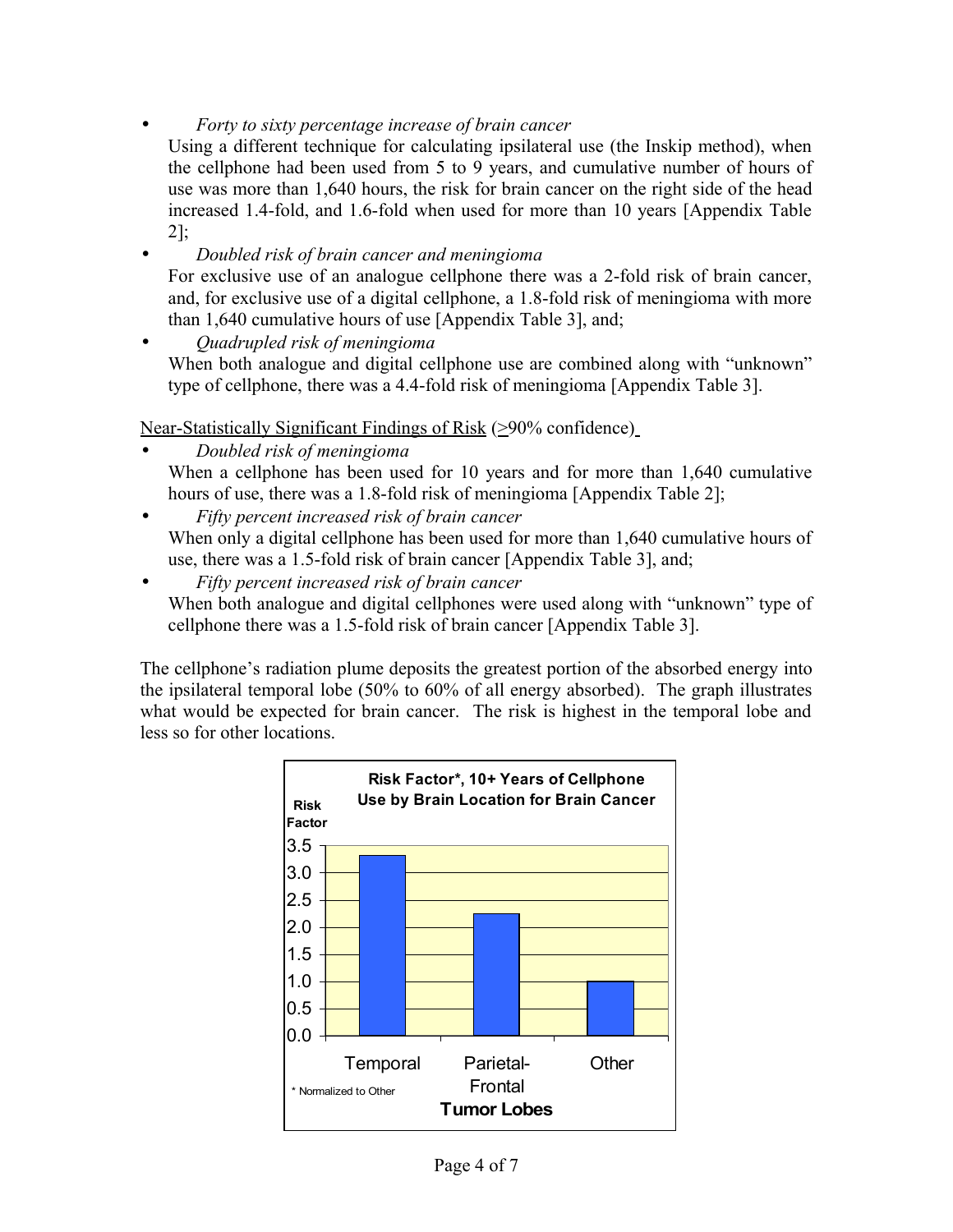## **What Was Not Even Considered**

Every brain tumor epidemiologists knows that both meningioma and glioma have statistically significant incidence rate differences between genders. Meningiomas are far more prevalent in women than in men (female/male ratio=2.2). More males are diagnosed with brain cancer (glioma) than females (male/female ratio=1.4). With this well known knowledge of incidence rates difference by gender it is hard to understand why risk by gender was not reported.

In the Interphone Study, the female/male ratio of meningioma was 3.2, when 2.2 was expected. This suggests that women are at greater risk for meningioma when cellphones are used. The male/female ratio for brain cancer in this study was 1.5, when 1.4 was expected. This difference may be statistically insignificant, but with the large number of male brain cancer cases in this study  $(1,624)$ , it suggests that men may have a significant increased risk of brain cancer. Because the Interphone researchers chose not to report risk by gender, we cannot know the answer.

### **Lack of Credibility**

The long delay in publishing only partial results, combined with industry funding, has deeply damaged the credibility of the Interphone Study. Millions of dollars/euros have been spent (the greater proportion being public money), and years have been wasted, years when cellphone use exploded. The following actions can go along way towards partially restoring the Interphone Study's credibility.

#### Release Full Dataset

All Interphone Study data collection was finished in 2004.  $5\frac{1}{2}$  years later much remains to be published, and as noted above, some results have not even been considered for publication. It is far past the time to release the full Interphone dataset to independent scientists who can publish what the Interphone Study Group has failed to publish. All governments who contributed funds should demand the release of the dataset.

#### Restructure the Mobi-Kids Study

We know that children are at higher risk from exposures to carcinogens that adults. At this point a large case-control study is being planned in Europe (but not in the U.S.) to see whether they develop brain tumors. In fact, one could also conduct case control studies on young adults with brain tumors in order to answer this question.

- We know that the risk increases inversely with age (the younger the child, the higher the risk).
- We know that an enormous proportion of children are now using cellphones.
- We know that a large proportion of early teenagers and pre-teens sleep with the cellphones beneath their pillows every night.
- We know the Interphone Study excluded children from the study.

This information screams for the need for a study on the risk to children from cellphone use.

Such a study is now underway. It is called Mobi-Kids. However this study is structured around the methodologies of the Interphone study. The leader, Elizabeth Cardis, is the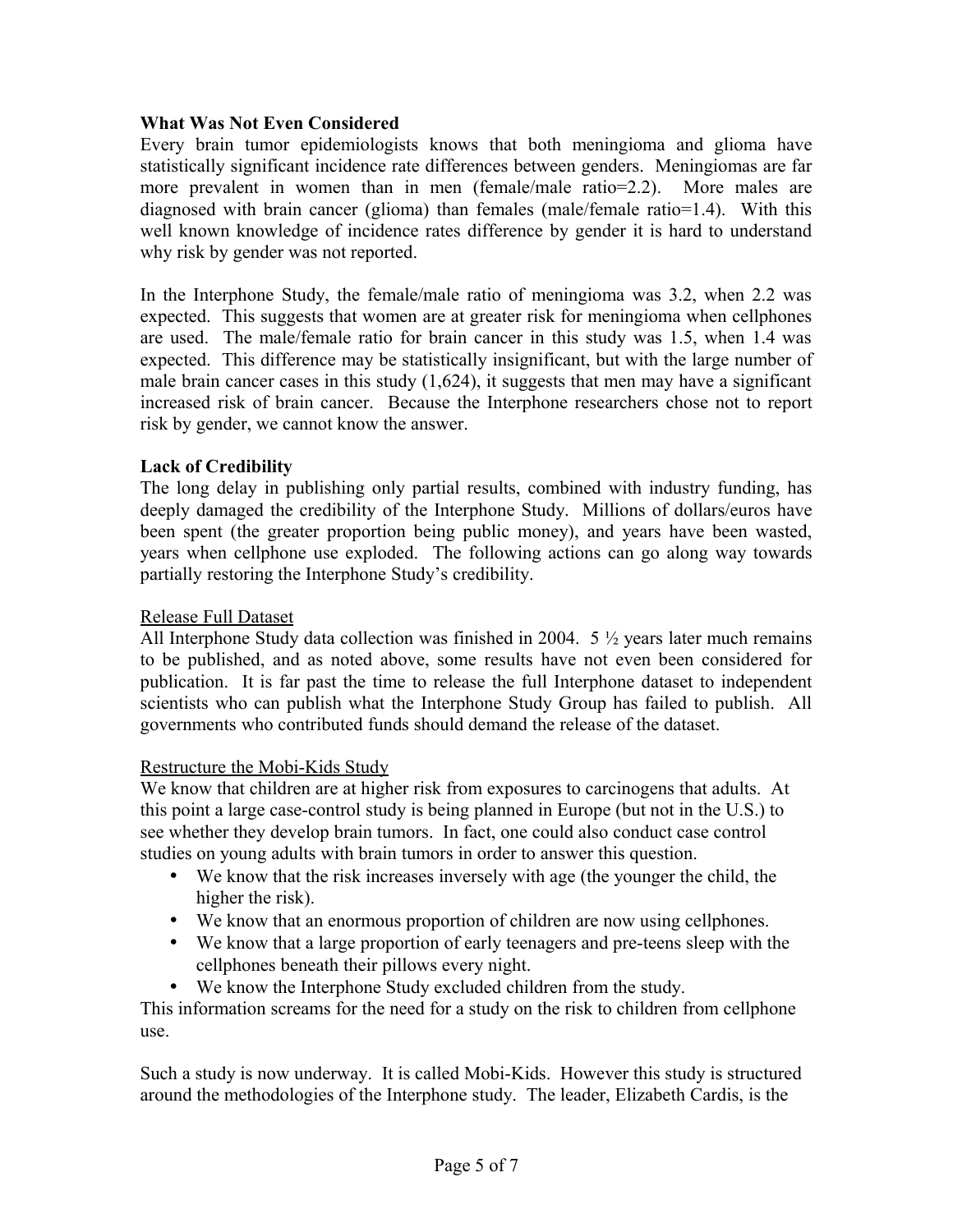same leader who headed the Interphone Study. It is designed to study ages from 10 to 24, but we know that a significant proportion of children far younger than 10 years of age are currently using cellphones. However in a presentation given by Elizabeth Cardis she states, "*There appears to be little cost-benefit in including younger subjects in such a study.*" [Emphasis in the original] In contrast to the Interphone Study, Mobi-Kids has a cellphone company in charge of the study in France (France Telecom), creating an even larger financial conflict-of-interest than existed in the Interphone Study.

Though already well underway, without a complete restructuring, there is no reason to expect anything but a repeat of the Interphone Study. Among the restructuring requirements would be the following:

- All researchers would be completely independent of having received industry funding for the previous 5 years;
- All funding sources would be from governmental public health agencies;
- All design flaws within the Interphone Study would be eliminated, or substantially mitigated;
- All cellphone operating companies would be *mandated* to make their cellphone billing records for study subjects available to the study along with general demographic data.
- Interphone researchers would not be allowed to participate.

# **Abandon COSMOS Study**

The COSMOS Study, "COhort Study on MObile Phone UserS" is a prospective cohort study of cellphone users over 25-30 years. It is so flawed that Germany decided in 2007 to cease participation in the study. For rare diseases, like brain tumors, only casecontrols studies are considered effective. Cohort studies have many problems. Among the problems are::

- Costly for rare diseases $<sup>5</sup>$  $<sup>5</sup>$  $<sup>5</sup>$ </sup>
- Costly for diseases with long latency periods<sup>5</sup>
- Mixing of cohorts<sup>5</sup>
- Substantial Telecom industry funding
- Cohort size of 250,000, age 18 and greater

Brain cancer incidence is 7.07 per 100,000 person years (only about 18 brain cancers per year are expected if no increase from cellphone use, or 530 cases over 30 years; by contrast the 13-country Interphone Study had 2,708 brain cancer cases).

The Telecom industry has been touting the COSMOS study as the definitive study that will finally provided answers, 30 years hence, if cellphone use is a risk for brain and other tumors. We believe the purpose of the COSMOS study only to stall protective government actions regarding cellphone.

# **Conclusions**

*The existing study of risk to children from cellphone use must be completely restructured or it will be as flaws as the Interphone Study.*

<span id="page-5-0"></span><sup>&</sup>lt;sup>5</sup> Taken from German presentation of COSMOS Study